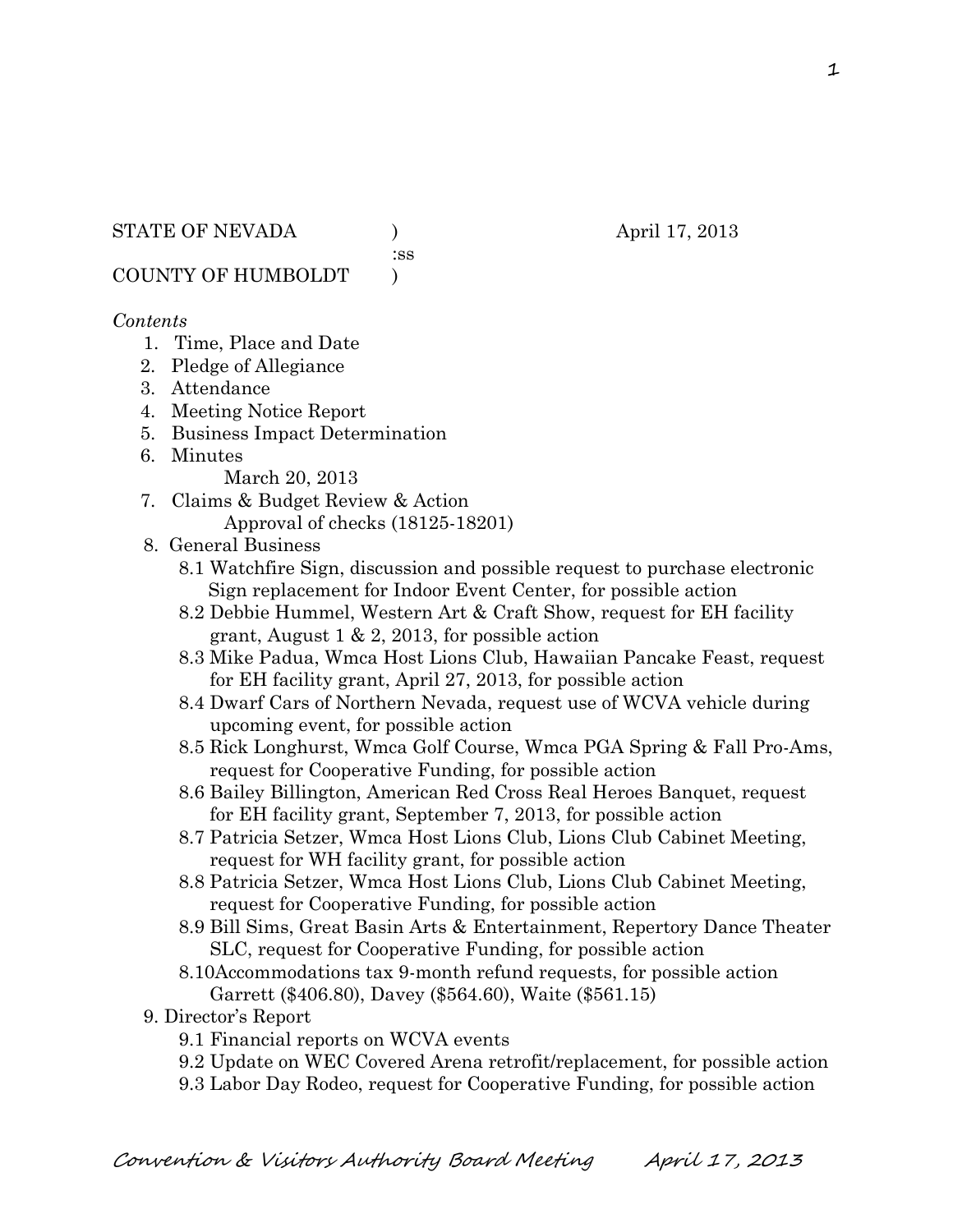- 10. Board Secretary & Counsel Report
	- 10.1 Review monthly report, for discussion
	- 10.2 Chamber of Commerce report, for discussion
	- 10.3 Approval of internal policy authorizing Nevada State Bank to act on behalf of WCVA for investment purposes, for possible action
	- 10.4 Discussion of policy concerning donations to Buckaroo Hall of Fame, for possible action
- 11. Board Administrator
	- 11.1 March Financial reports
	- 11.2 Approval to fund Nevada State Bank investment account, for possible action
	- 11.3 Status of room tax audits, for possible action
- 12. Other Reports
- 13. Next Meeting Date
- 14. Adjournment

## **MINUTES, APRIL 17, 2013**

**1. Time, Place and Date.** The Winnemucca Convention and Visitors Authority met in regular session in full conformity with the law at the Winnemucca Convention Center, East Hall, Winnemucca, Nevada at 4:00 pm on Wednesday, April 17, 2013 with Chairman Terry Boyle presiding.

### **2. Pledge of Allegiance.**

**3. Attendance.** *Convention and Visitors Authority Board Officials Present:*

| Terry Boyle          | Chairman and Hotel Representative         |  |
|----------------------|-------------------------------------------|--|
| Rodd William Stowell | Vice Chairman and Business Representative |  |
| Don Stoker           | Treasurer and Motel Representative        |  |
| Dan Cassinelli       | County Representative                     |  |
| Bill Macdonald       | Secretary and Counsel                     |  |
| Kendall Swensen      | Board Administrator                       |  |

*Convention and Visitors Authority Board Officials Absent:* Jim Billingsley City Representative

*Staff Members Present:* Kim Petersen Director Shelly Noble Administrative Clerk

*Staff Members Absent:* None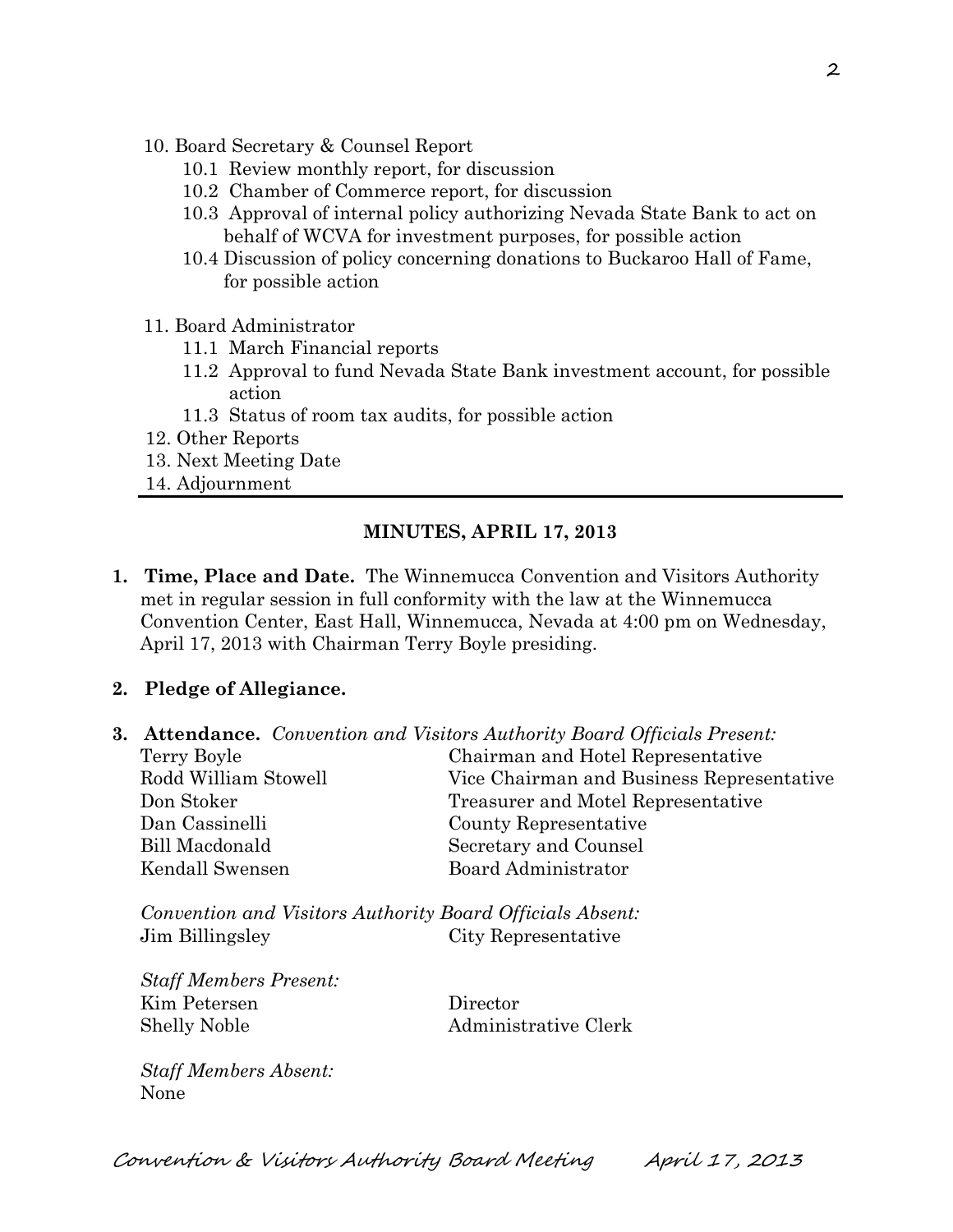| <i><b>Others Present:</b></i> |                               |  |
|-------------------------------|-------------------------------|--|
| Julie Street                  | American Red Cross            |  |
| Debbie Hummel                 | Western Art & Craft Show      |  |
| Mel Hummel                    | Western Art & Craft Show      |  |
| Ron Jenkins                   | Dwarf Cars of Northern Nevada |  |
| Joyce Sheen                   | The Humboldt Sun              |  |
| Rick Longhurst                | Wmca Golf Course              |  |
| Robert Dolan                  | Attorney                      |  |
| Dee Holzel                    | Silver Pinyon Journal         |  |
|                               |                               |  |

### **4. Meeting Notice Report.**

Chairman Boyle reported that notice, including meeting agenda, was posted by Shelly Noble by 9:00 am Friday, April 12, 2013 at Humboldt County Library, Court House, Post Office, City Hall and Convention Center West Hall. No persons have requested mailed notice during the past six months.

- **5. Business Impact Determination.** After review of the April 17, 2013 agenda, *Don Stoker made a motion that no proposed agenda item is likely to impose a direct and significant economic burden on a business or directly restrict formation, operation, or expansion of a business. The motion carried, 4-0.*
- **6. Minutes.**

Prior meeting minutes of March 20, 2013. *Rodd Stowell made a motion to accept the minutes of the March 20, 2013 meeting. Motion carried, 4-0.* 

**7. Claims.** The following claims were submitted for payment and approved on April 17, 2013:

| BANK ACCOUNT      | <b>CHECK NUMBERS</b> | <b>AMOUNT</b> |
|-------------------|----------------------|---------------|
| Nevada State Bank | 18125-18201          | \$197,258.56  |

*Don Stoker made a motion to approve all claims as submitted. The motion carried, 4-0.* 

**8. General Business.**

**8.1 Watchfire Sign, discussion and possible request to purchase electronic sign replacement for Indoor Event Center, for possible action**

This item will be postponed to a future meeting. More information from Watchfire Sign is needed.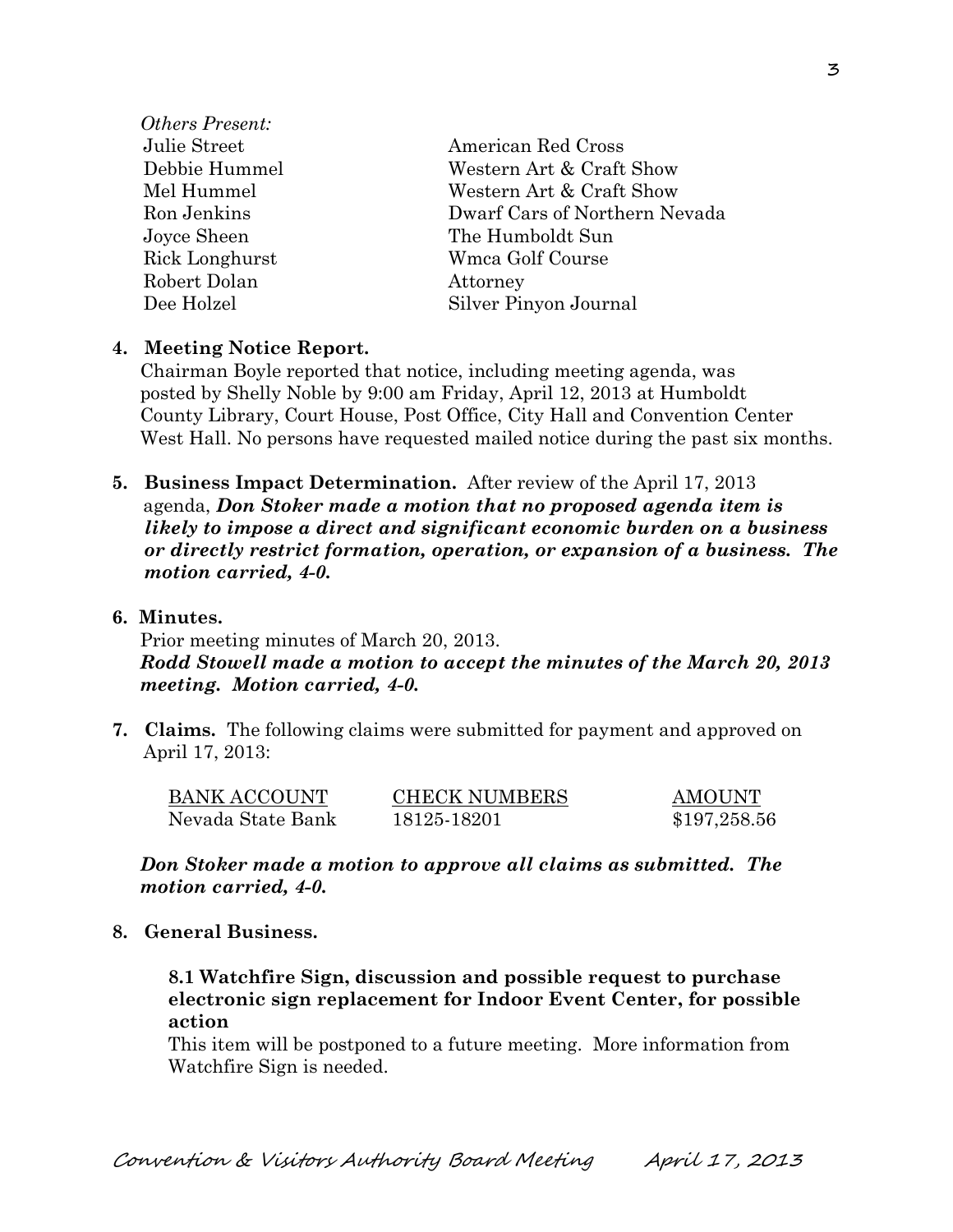### **8.2 Debbie Hummel, Western Art & Craft Show, request for EH facility grant, August 1 & 2, 2013, for possible action**

Two years ago another individual put together an art and craft show in the East Hall during the Superior Livestock Auction. Mrs. Hummel would like to produce a similar show during this year's auction and is requesting an EH facility grant for the last two days of the sale. She has secured the necessary insurance through her ranch coverage and Tom Casey (Humb Co Search & Rescue) has agreed to provide security for the event during the bar-be-que and concert Thursday night when the building must remain open late into the evening. *Don Stoker made a motion approving a facility grant in the amount of \$1,200 (\$600/day, East Hall Main Floor, 2 days) for the Western Art & Craft Show event to be held August 1 & 2, 2013. Debbie Hummel/Western Art & Craft Show is responsible for any other customary Convention Center charges. Motion carried 4-0.*

**8.3 Mike Padua, Wmca Host Lions Club, Hawaiian Pancake Feast, request for EH facility grant, April 27, 2013, for possible action** Neither Mr. Padua nor another representative from the Lions Club was present at tonight's meeting. No action taken.

**8.4 Ron Jenkins, Dwarf Cars of Northern Nevada (DCONN), request use of WCVA vehicle during upcoming event, for possible action**  Mr. Jenkins is here to request the use of the old Senior Citizen van that WCVA now owns. It will be used to transport people between the race track and town during their event in June. Kim expressed his concern that it has been several months since this vehicle has been started and the battery may be dead. Also, it may need some minor repairs. Mr. Jenkins offered the services of DCONN members to make these repairs and insure that the battery is working prior to using the van, if his request is approved. *Rodd William Stowell made a motion approving the use of WCVA's van by the Dwarf Cars of Northern Nevada (DCONN) organization during their event in June of this year. Motion carried, 4-0.*

Mr. Jenkins reported that a new PA system, seating and guardrails, all funded by WCVA, are installed and ready for the 2013 racing season.

**8.5 Rick Longhurst, Wmca Golf Course, Wmca PGA Spring & Fall Pro-Ams, request for Cooperative Funding, for possible action** Mr. Longhurst has been working to re-build these events the past few years and has been successful in filling almost all of the teams for these two events. He also wants to add another event in July. Last year this board awarded a \$5,000 grant for the two Pro-Ams. Mr. Longhurst is requesting \$7,500 this year for added money for the Pro-Ams and the additional event, a Senior-Senior Best Ball tournament in July. *Don Stoker made a motion approving a grant in the amount of \$7,500 for the Winnemucca Golf*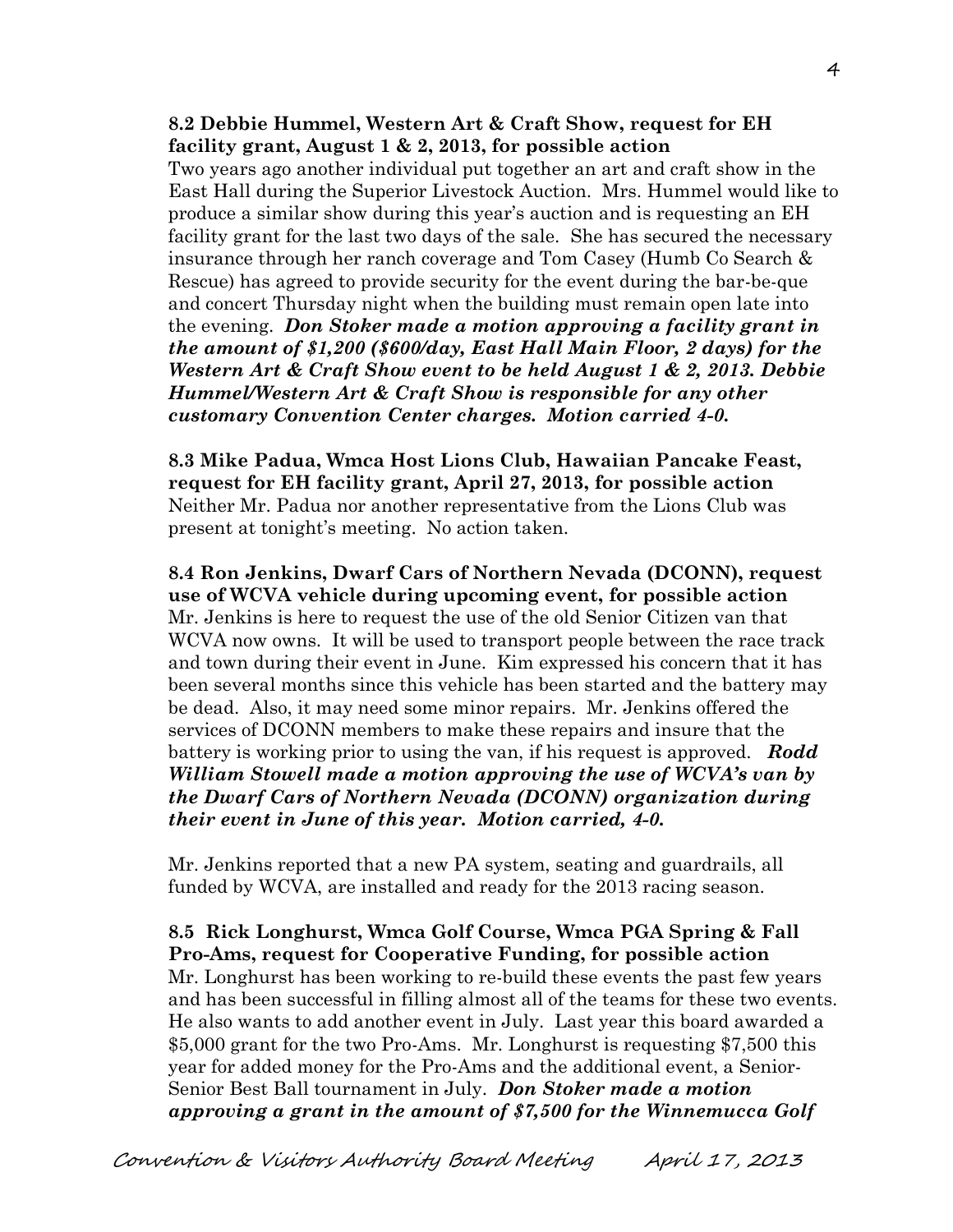*Course Spring and Fall Pro-Am Tournaments plus the Senior-Senior Best Ball Tournament in July. Motion carried, 4-0.* 

**8.6 Bailey Billington, American Red Cross Real Heroes Banquet, request for EH facility grant, September 7, 2013, for possible action** Julie Street is here today representing the American Red Cross and makes this request. This is an event that WCVA has supported for many years. Board members agreed that it was a very worthwhile event that they would like to continue to support. *Don Stoker made a motion approving a facility grant in the amount of \$750 (East Hall Main Floor \$600, kitchen rental \$150) for the annual American Red Cross Real Heroes Banquet to be held September 7, 2013. American Red Cross is responsible for any other customary Convention Center charges. Motion carried, 4-0.*

**8.7 Patricia Setzer, Wmca Host Lions Club, Lions Club Cabinet Meeting, request for WH facility grant, for possible action** Ms. Setzer was not present to make this request but board members reviewed her application for a facility grant. It appears that this is a meeting of Lions Club officers from this district who will be attending this event and staying in local motels. *Terry Boyle made a motion approving a facility grant in the amount of \$1,350 (West Hall \$600/day, 2 days and kitchen rental \$150) for the Lions Club Cabinet Meeting on August 9 & 10, 2013. Motion carried, 4-0.* 

**8.8 Patricia Setzer, Wmca Host Lions Club, Lions Club Cabinet Meeting, request for Cooperative Funding, for possible action** Since Ms. Setzer was not present to make this request, and there was no specific dollar amount requested on her application, no action was taken.

**8.9 Bill Sims, Great Basin Arts & Entertainment, Repertory Dance Theater SLC, request for Cooperative Funding, for possible action** Mr. Sims was not present at today's meeting. No action taken.

**8.10 Accommodations tax 9-month refund requests, for possible action, Garrett (\$406.80), Bunner (\$459.73), Waite (\$561.15). These refunds total \$1,427.68.**

*Don Stoker made a motion to approve the accommodation tax 9-month refund requests for Ben Garrett (\$406.80), Robert Bunner (\$459.73) and Guy Bob Waite (\$561.15). Motion carried, 4-0.*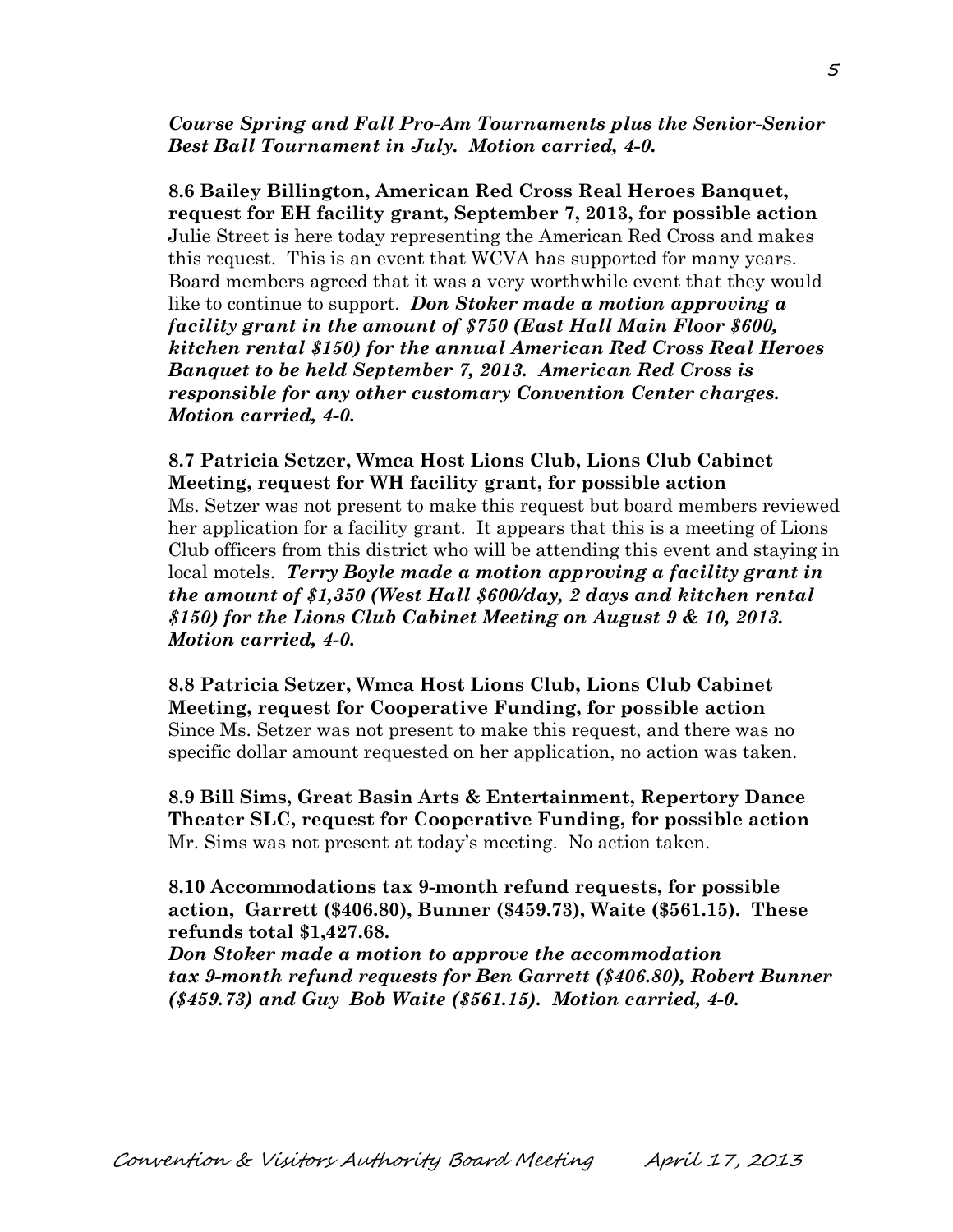## **9. Director's Report.**

### **9.1 Financial reports on WCVA events**

Bank reconciliations for the Tri-County Fair and Ranch Hand Rodeo were included in the board packets for review.

## **9.2 Update on WEC Covered Arena retrofit/replacement, for possible action**

Kim did not have any other information to report yet. Bill Deist is trying to get a meeting together with the insurance company to work out how we are going to proceed with getting these improvements completed.

## **9.3 Labor Day Rodeo, request for Cooperative Funding, for possible action**

During their February meeting, the Rodeo Board held discussions on how best to increase attendance at the annual Labor Day Rodeo. Also in attendance at this meeting were Pat O'Maley and Drew Blessinger of the Slash T Rodeo Company. Their suggestion was to produce a one day, PRCA rodeo. In order to make this as successful as possible the Rodeo Board is requesting an additional \$5,000 from WCVA which will be used as added prize money to entice contestants to participate. This would be in addition to the \$20,000 grant that was awarded to the Labor Day Rodeo when the first round of Cooperative Funding was approved by this board. *Dan Cassinelli made a motion approving a \$5,000 grant for the annual Labor Day Rodeo to be held Saturday, August 31, 2013. These funds are in addition to the \$20,000 already awarded to the rodeo for 2013. Motion carried, 4-0.* 

Kim reported that since the rodeo will now be held only one day, the Rodeo Board is looking into other options for Sunday. One idea is for some kind of motorized event, possibly a truck pull.

### **10. Secretary and Counsel, Monthly report.**

**10.1 Review monthly report, for discussion** No report.

**10.2 Chamber of Commerce report, for discussion** This was included in Bill's report.

**10.3 Approval of internal policy authorizing Nevada State Bank to act on behalf of WCVA for investment purposes, for possible action** This policy has not been prepared yet. Kendall and Bill will meet to discuss this further.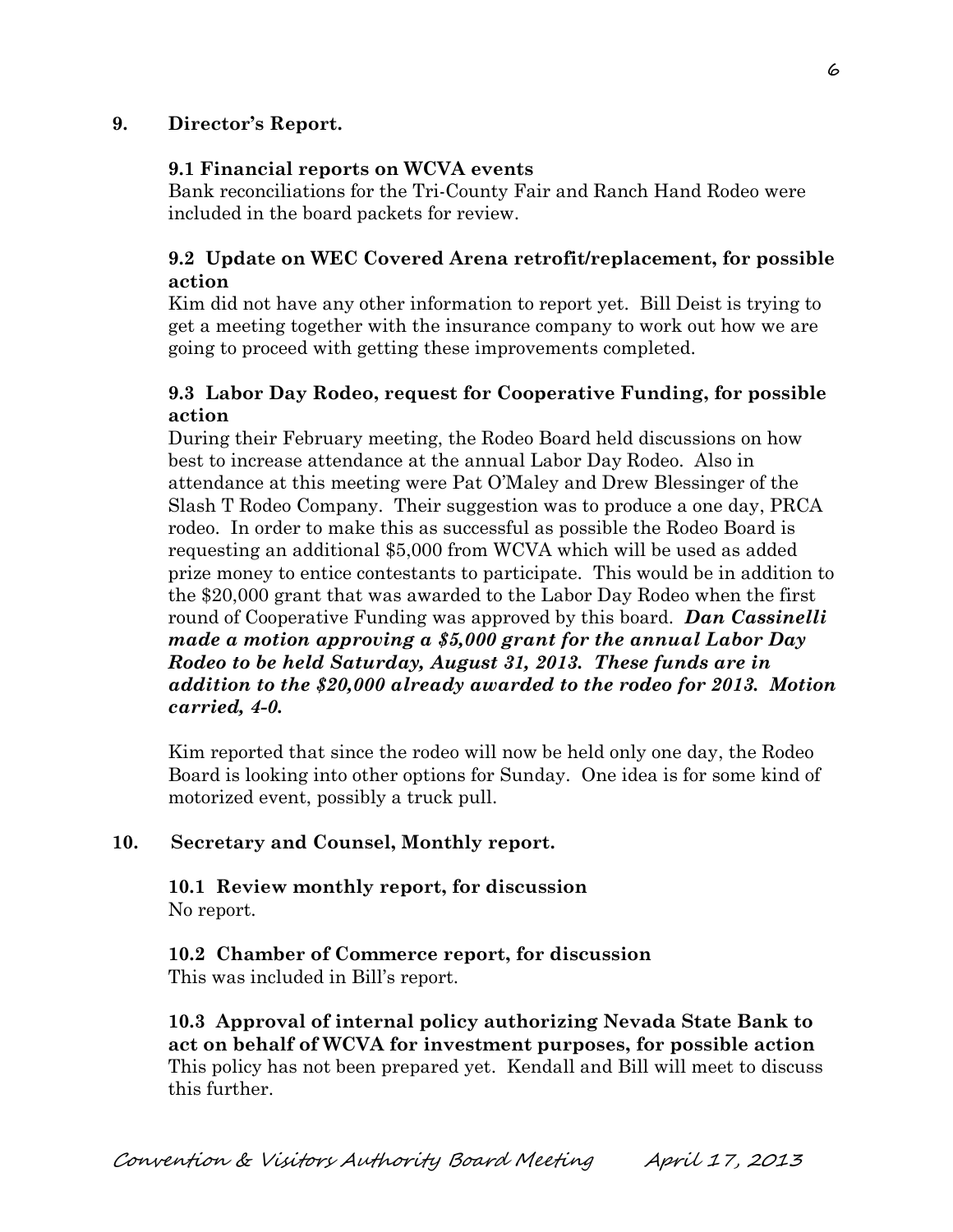## **10.4 Discussion of policy concerning donations to Buckaroo Hall of Fame, for possible action**

 Bill would like to make sure that all of these items are on the county's property list for insurance reasons. He has a copy of the loan agreement that Elko uses and would like to use a similar one for our items. It has the owner specify what each exhibit is worth.

### **11. Board Administrator.**

### **11.1 March Financial Reports, for discussion**

Room taxes continue to be strong.

# **11.2 Approval to fund Nevada State Bank investment account, for possible action**

No report.

### **11.3 Status of room tax audits, for possible action** No report.

## **12. Other Business.**

### **12.1 Security system**

Kim is working with Desert Hills to set up a security system in the East Hall for the Buckaroo Hall of Fame items. Also, there will be more cameras installed in the West Hall to better cover the meeting rooms.

### **12.2 WCVA budget hearing**

Nevada Revised Statutes requires that our annual budget hearing be held the third Wednesday in May. In order to avoid having two meetings in the month of May, board members agreed to have their regular monthly meeting on this date too so next month's meeting, along with the budget hearing, will be on Thursday, May 16, 2013.

### **12.3 Room tax comparisons**

Each month Terry has been updating his own spreadsheet showing room taxes collected. He brought copies for board members to review. It is different than the one prepared by Shelly because he uses a room tax amount of 8% for all collections to accurately compare year-to-year. For calendar years from 1996 through 2012, the lowest year for room taxes was 2001. Since then there has been consistent growth except for 2007, 2008 and 2009 when taxes were flat.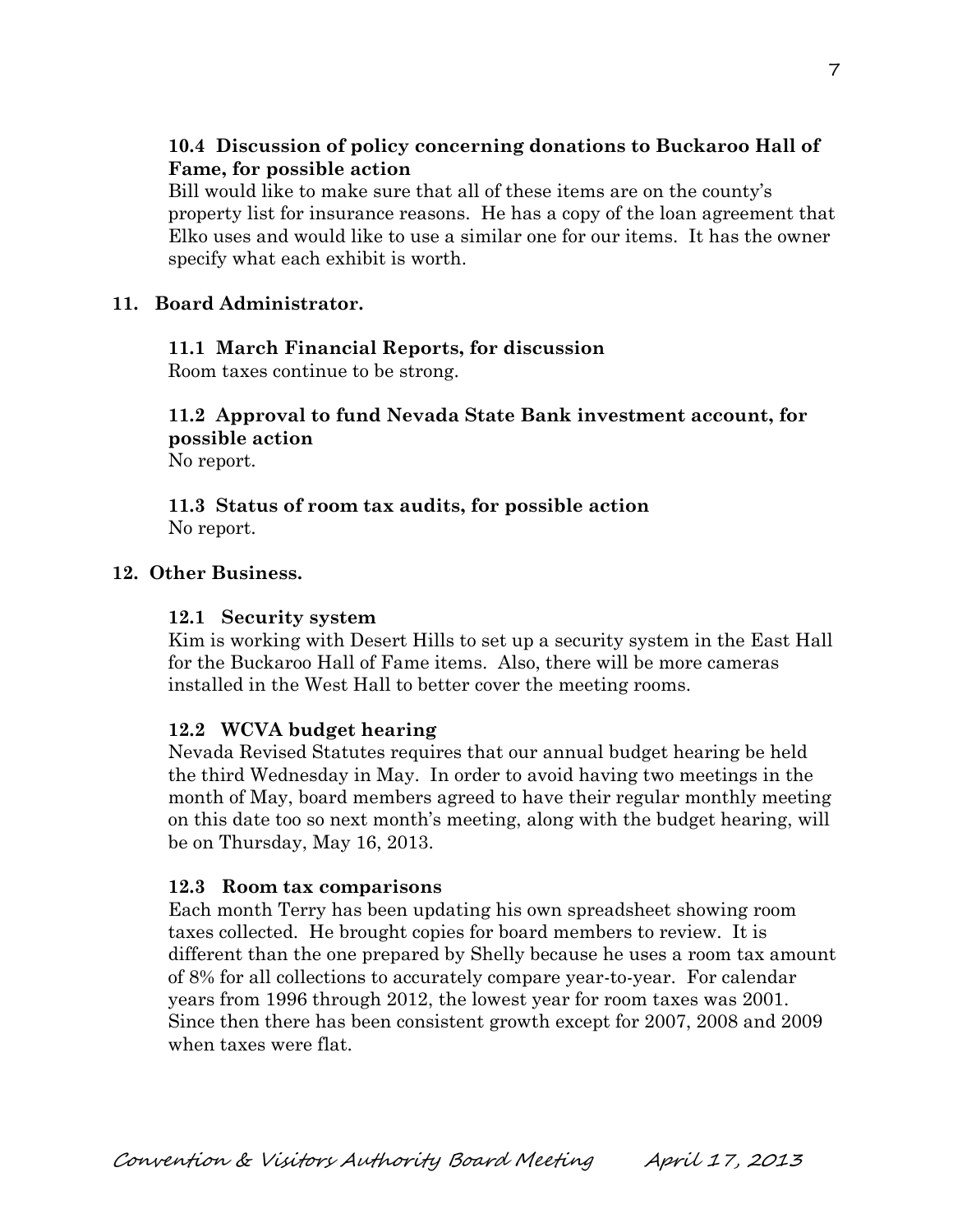### **12.4 Public comment**

Robert Dolan, a local resident and attorney, expressed his concern that the WCVA is not treated with the respect it deserves by this community. He also informed board members that he will not be hosting his annual disco dance this fall.

**13. Regular Business. Next Meeting. The Board confirmed the next regular meeting date of Thursday, May 16, 2013, 3:00 pm.** 

**14. Adjourn.** *Don Stoker made a motion to adjourn this meeting. Motion carried, 4-0.* The meeting was adjourned at 4:45 pm to the next regular meeting, or to the earlier call of the Chairman or to the call of any three (3) members of the Board on three (3) working days notice.

Respectfully submitted,

Shelly Noble

APPROVED ON \_\_\_\_\_\_\_\_\_\_\_\_\_\_\_\_\_\_\_\_\_\_\_\_\_\_\_\_, 2013

As written\_\_\_\_\_\_\_\_\_\_\_\_\_\_\_

As corrected Winnemucca Convention & Visitors Authority Board